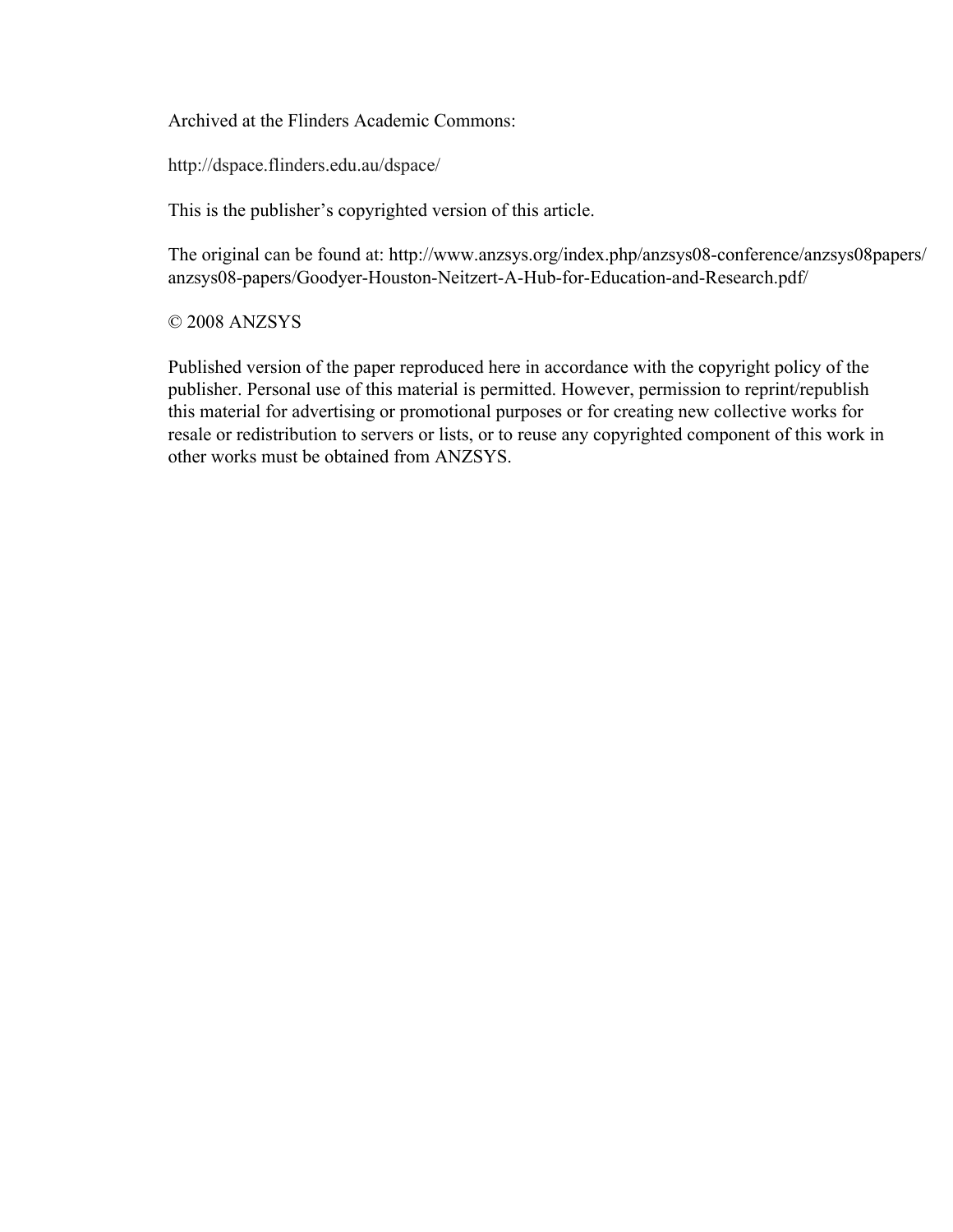## **A Hub for Education and Research: Linking New Zealand manufacturing and universities through systemic development for enhanced communication**

Jane Goodyer Massey University J.Goodyer@massey.ac.nz

Don Houston Flinders University Donald.Houston@Flinders.edu.au

Thomas Neitzert Auckland University of Technology Thomas.Neitzert@aut.ac.nz

## **Abstract**

*The project discussed in this paper is intended to develop mechanisms to link New Zealand's universities' collective capability in providing manufacturing education and research and represent this capability as a harmonious system of university provision to stakeholders. The project is underpinned by Stafford Beer's conception of viable systems model (VSM) which has been incorporated to guide both the design of the intended outcomes of the project and the functioning of the project itself. In terms of the VSM the primary intended outcome from the project is to design and activate "system 4" - the development/intelligence/marketing function - for the universities' manufacturing education and research functions. Unlike most attempts to link universities*  with industry, the project is not focused on a single university's connection to its environment but rather is *focusing on the universities collectively as the organization- or system-in-focus. The context, design and initial phases of the project as a work in progress are the major foci of the body of the paper. Its intended outcomes and their anticipated benefits for both the New Zealand manufacturing sector and universities also will be described briefly. The final section of the paper considers the potential transferability of the methodology and the intended product – the knowledge network and hub – to other contexts.* 

### **Keywords**

Viable Systems Model, universities, manufacturing, New Zealand, design

# **INTRODUCTION**

The project discussed in this paper is intended to develop mechanisms to link New Zealand's universities' collective capability in manufacturing education and research and represent this capability to stakeholders. The project is being undertaken by a project group representing Massey University, Auckland University of Technology, Flinders University and New Zealand Trade and Enterprise. The project proposal was developed as a response to a major initiative in government education policy and a key report outlining a vision for the New Zealand manufacturing sector. These key environmental influences are outlined below to set the stage for description of the conceptualization of the project and its intended outcomes, and initial stages of the project in action.

Increasingly individual Universities and the higher education sector are being expected to link more effectively with communities and industry to enhance their contribution to national social and economic wellbeing. New Zealand is no exception to this trend. In 2006 New Zealand's Ministry of Education published its strategy which outlined the government's expectations and priorities for New Zealand's tertiary education system over the next five years. The Tertiary Education Commission (TEC) is responsible for leading the government's relationship with the sector, and for policy development and implementation. In 2007 TEC launched its Encouraging and Supporting Innovation (ESI) fund, which specifically supports the Tertiary Education Strategy 2007-12 through the objective "Building Relevant Skills and Competencies for Productivity and Innovation" to encourage the tertiary sector to contribute to innovation and productivity. TEC has challenged the tertiary education system to provide high quality comprehensive qualifications and to support employers to continuously upskill the workforce by providing informed study choices.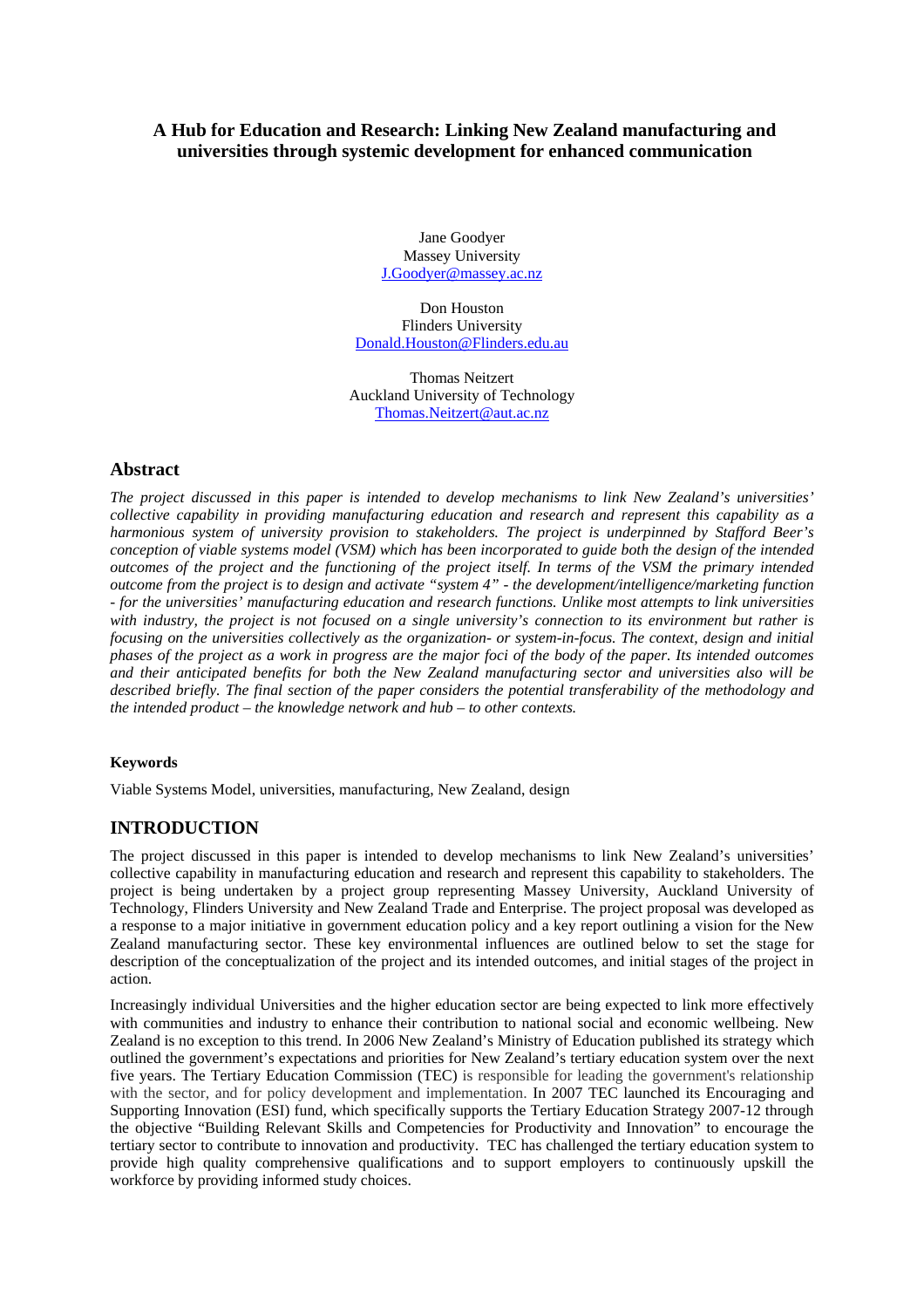This challenge is also mirrored in the report "Manufacturing+: A Vision for World Leading New Zealand Manufacturers" published by New Zealand Trade and Enterprise (NZTE) in 2006. The report develops a clear vision and strategy for the economic development of the manufacturing sector. Its Vision Group, comprising representatives from NZ Council of Trade Unions, Business NZ, Ministry of Economic Development and Foundation for Research Science & Technology, in consultation with 500 manufacturers identified a set of recommendations for manufacturers, government policy, trade associations and unions, and education and research providers intended to ensure New Zealand (NZ) manufacturing sector's capability is enhanced to improve productivity and innovation.

The report highlighted specific issues and recommendations intended for education and research providers to action. In particular, these are:

- **Providing the right skills and training** Manufacturers recognise the work being done within specific education programmes and institutes, however they consistently report a disconnect between tertiary institutes and manufacturers. They seek that tertiary education organisations (i.e. universities, polytechnics, etc) create qualifications that are relevant to the industry.
- **The need for continuing education in the workforce**  Manufacturers are well aware of their own knowledge gaps or weaknesses but find it difficult to locate relevant and accessible educational offerings.
- **Connecting with research organisations** Manufacturers wish to work more closely with the research capabilities of universities and Crown Research Institutes as a means of leveraging and extending the knowledge within their business. There were many calls for help to close the perceived gap between the industry and research organisations.

It was the linked aspirations of the Tertiary Education Strategy and the Manufacturing+ report that prompted the proposal for our project. The project, which is funded through the ESI fund, is intended to develop a Manufacturing Knowledge Hub for Education and Research [HERE] to support New Zealand's (NZ's) manufacturing sector. Knowledge HERE will unite NZ's universities capability in providing manufacturing education and research and represent this capability as a harmonious collective of university provision to stakeholders. The Manufacturing Knowledge HERE will be used to facilitate communication and collaboration among universities to support the transformation of the manufacturing sector.

The next section describes the project conceptualization and design which drew on Beer's Viable Systems Model (VSM) to prescribe the functional aspects of the project and connections between them. Our intended product and outcomes and their anticipated benefits for both the New Zealand manufacturing sector and universities also will be described briefly. Subsequently the discussion turns to the implementation process for the project. The last part of the paper considers the potential transferability of the methodology and the intended product – the knowledge network and hub – to other contexts.

# **THE ORIGIN OF THE 'KNOWLEDGE HERE' IDEA.**

The idea to try to do something to bring NZ's universities collectively and the manufacturing sector together more effectively came from Jane Goodyer's exploration of industry linkages as a relatively newly arrived staff member at Massey University and associated conversations between Jane and Don Houston, who at the time was also a member of staff at Massey. (Don has since relocated to Flinders University, South Australia but remains a contributor to the project.) We collectively have spent many years working in manufacturing engineering and manufacturing management in universities (and industry to a lesser extent). We recognised problems of cooperation between universities and associated problems of getting out there to industry and industry getting in to us captured in the "Manufacturing+" report. Each of us was aware of efforts by individual universities in the UK and NZ to establish links with manufacturing industry. We knew of the existence of isolated islands of excellence supporting the manufacturing sector in NZ. However, we also were aware that limited cooperation occurs between universities and there is no common access point for industry to link with courses or identify consultancy or research expertise. As manufacturers had indicated through "Manufacturing +", they find it difficult and time consuming to 'drill-down' through the plethora of information each University provides.

Jane and Don both had previous experience of the benefits of VSM as a design/diagnostic frame in industry (Goodyer et al., 1995) and education (Houston, 2008) respectively. The model seemed to fit the problem of communication, sharing information and connecting with the manufacturing sector environment facing the universities, so we decided to try it as a design model for an intervention.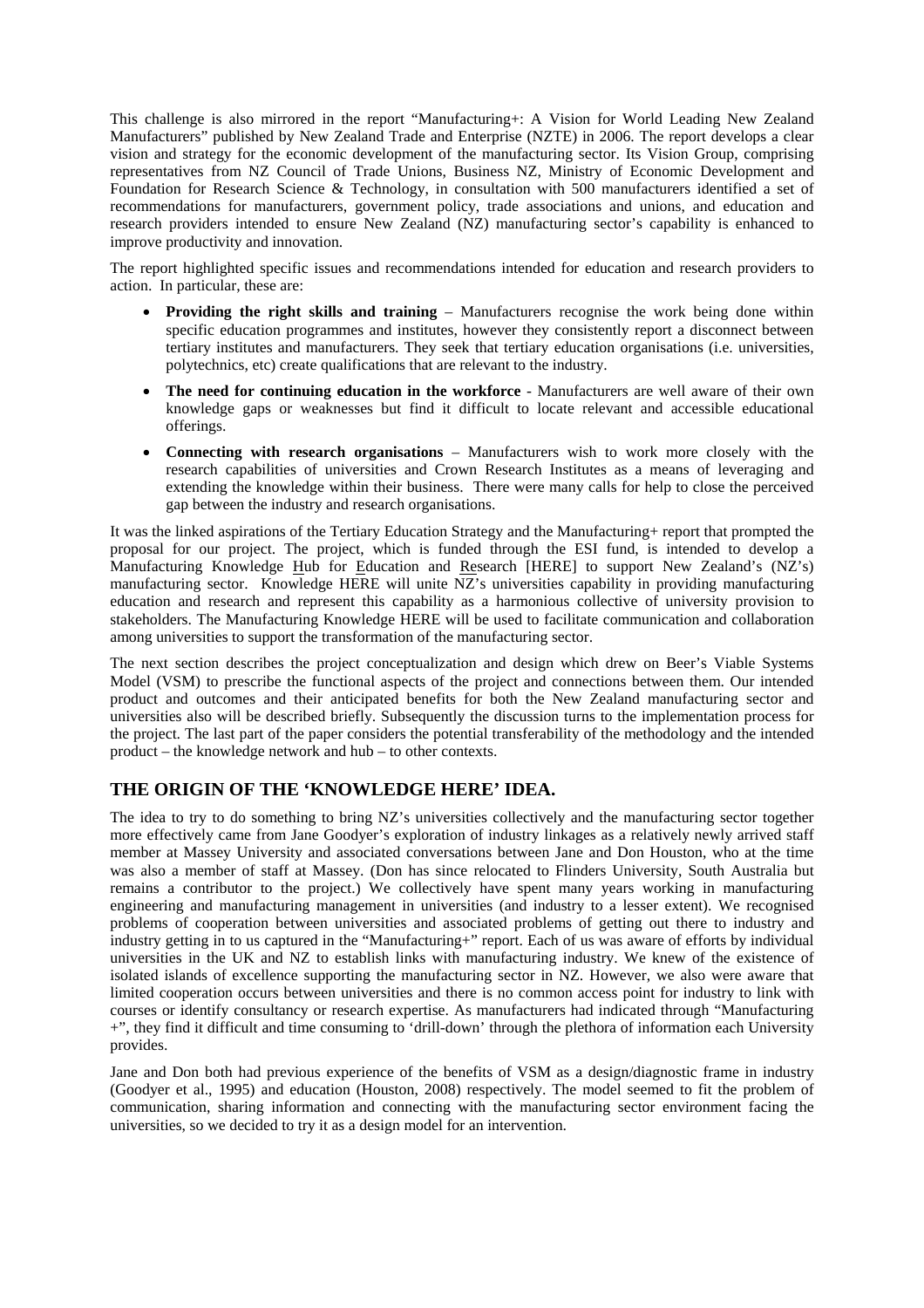# **THE KNOWLEDGE HERE PROJECT AS A VIABLE SYSTEM**

Stafford Beer's (1981, 1984) Viable Systems Model (VSM) provides a mechanism for modelling of an organization as an intelligent information processing system. The VSM as an approach to organizational design, focuses on the relationships between functions, structure, information and organizational learning. As Beckford (1998, 289) notes "an organization is considered to be viable when it is capable of survival in a given environment and capable of learning and adaptation to changes in that environment". Learning is fundamentally about communication and using information effectively towards viable continuation and growth.

Within the model, the effective use of information connects five interrelated functional systems:

- System 1: Implementation the parts of the organization that do what the organization exists to do uses information to guide the doing and produces information on what is being done and has been done. This system, sometimes referred to as the primary activity, is usually autonomous, has its own management and is embedded in its own environment. These activities can be seen as viable systems in themselves;
- System 2: Coordination uses information to make short term balancing decisions on resource allocations to ensure that what is being done in the near future is consistent with overall policy direction and priorities. It allows the primary activities to respond to local demand by themselves and coordinates responses to the control function;
- System 3: Control which distributes, monitors and audits resources between and across the functional systems towards organizational goals, uses information of various types (policy, financial, productivity, etc.) to audit/monitor the implementation system. This encompasses all the traditional and newer audit functions - financial, quality systems, environmental, etc.
- System 4: Intelligence in the military sense or planning gathers information about the environment (broadly defined including stakeholders) and about the functioning of the organization itself, represents the organization to its environment and also influences the environment. This function links the other functions to policy and the organization to the outside world. This function may encompass research and development, and also marketing;
- System 5: Policy/identity which establishes the organization's preferred future and develops the policy frameworks to focus efforts towards the achievement/pursuit of that preferred future, uses information to set overall direction for the organization and disseminates information about overall direction and essential characteristics of the organization (strategic policy).

If any one or more of these functions is underdeveloped or missing, or the information flows between them are poor or blocked, then the organization is not making the best possible use of information that is essential to its survival, development and growth. It also faces the danger of optimising parts while sub-optimising the viability of the whole.

Each of these functions and clear responsibility for them was built into the project design, which was intended to avoid common threats to viability (Jackson, 2000).

The bidding process for funding through the ESI Fund helped to ensure that the project design was robust, with assessment criteria requiring clear statements regarding strengthening outcomes for stakeholders, alignment with university sector priorities and giving clear preference to collaborative projects. Project partners were sought out, with AUT and NZTE brought onboard to the bid. Massey University is leading the project and is responsible for project management through to successful completion. Auckland University of Technology, through Thomas Neitzert's involvement, is collaborating in activities to complete the project outlined below. At the same time several other universities indicted support for the project. In essence, the project's 'essential characteristics' were established and represented to key stakeholders in this initial design phase. It effectively created the first representation of System 5 for the project based on our initial intelligence/marketing/development (System 4) work.

The project group – Jane, Don, Thomas and Craig Armstrong, representing NZTE - designed all five functional systems. The group has ongoing responsibility for shaping the project's essential characteristics (system 5) through consultation with key stakeholders (systems 4). The group also has responsibility for coordination and control of the day-to-day implementation of project activities (systems 2, 3). Members of the project group also have direct responsibility for parts of project implementation (system1). The project implementation process is outlined later in this paper.

Formalised linkages to key stakeholders have been built into the project design to attempt to ensure that system 4 effectively engages with interests around the manufacturing sector. The linkages are also intended to ensure that the policy function (system 5) is responsive to stakeholder interests. A steering group comprising mainly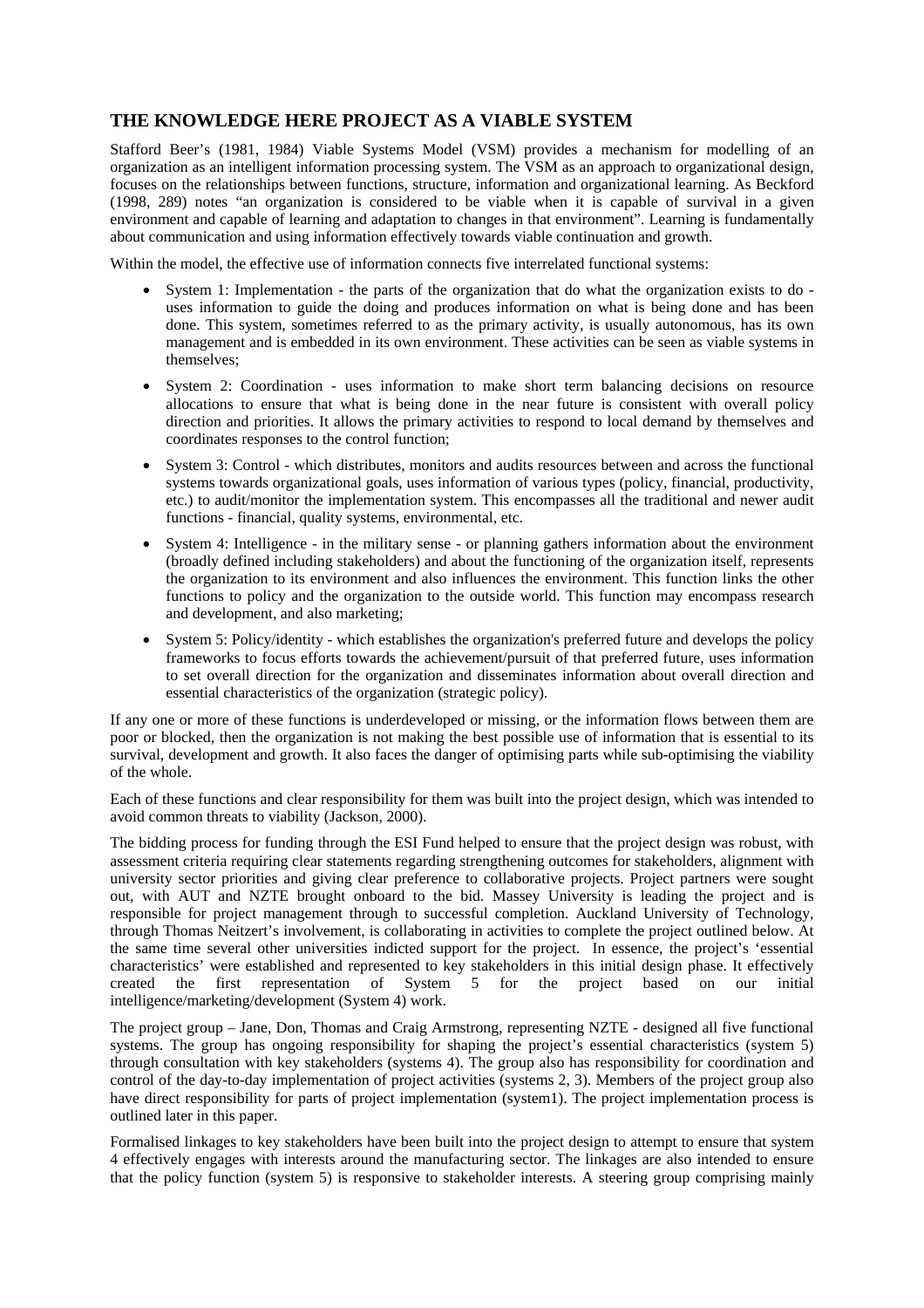manufacturers has been established. The members were selected to cover multiple dimensions of the sector, i.e. value chains such as electronics, food and beverage, marine/transport; organizational size – SMEs, large and multinational enterprises; and geographic spread across New Zealand. The steering group plays an important role to ensure that the project meets the needs of all stakeholders and is essentially a peer review process. NZTE is critical in ensuring our Knowledge HERE represents the needs of manufacturers and in facilitating the collaboration between the manufacturing sector and universities. NZTE is is represented on the steering group by Craig. Thomas, as Chairperson of the New Zealand Council of Engineering Deans (NZCED), is also a key player in the steering group. NZCED is a consultative body consisting of a representative from each tertiary provider offering one or more accredited professional engineering degrees. Each university's Head of School/Faculty will have a direct link to represent their views. The Steering Group will meet with the project group every six months.

The project group is supported at an operational level by a project coordinator, Terra Kuwano, and a project administrator (both employed by Massey University). The project coordinator plays a central role in identifying key stakeholder expectations and requirements by doing the data collection, environmental scanning and analysis. Terra will also be the direct link between the project group and the web designer who will be a subcontracted specialist web design firm. The chosen firm will do the detailed design and build of web page portal which is a key aspect of the second work package in the project.

#### **Inputs to the Knowledge HERE project from its environment(s)**



*Figure 1: The Knowledge HERE project as a viable system* 

The responsibilities for the various functions are shown in Figure 1. The project group, and in particular Jane as project leader, are responsible for communication and information flows between them.

# **PROJECT PRODUCTS AND OUTCOMES: ENACTING SYSTEM 4 FOR NZ UNIVERSITIES' MANUFACTURING PROVISION**

In terms of the VSM, the primary intended outcome from the project is to design and activate "system 4" - the development/intelligence/marketing function - for the universities' manufacturing education and research functions (Figure 2). Unlike most attempts to link higher education with industry, the project is not focused on a single university's connection to its environment but rather is focusing on the universities collectively as the organization or system-in-focus. A key output of the project is the creation of a website to host the Manufacturing Knowledge HERE.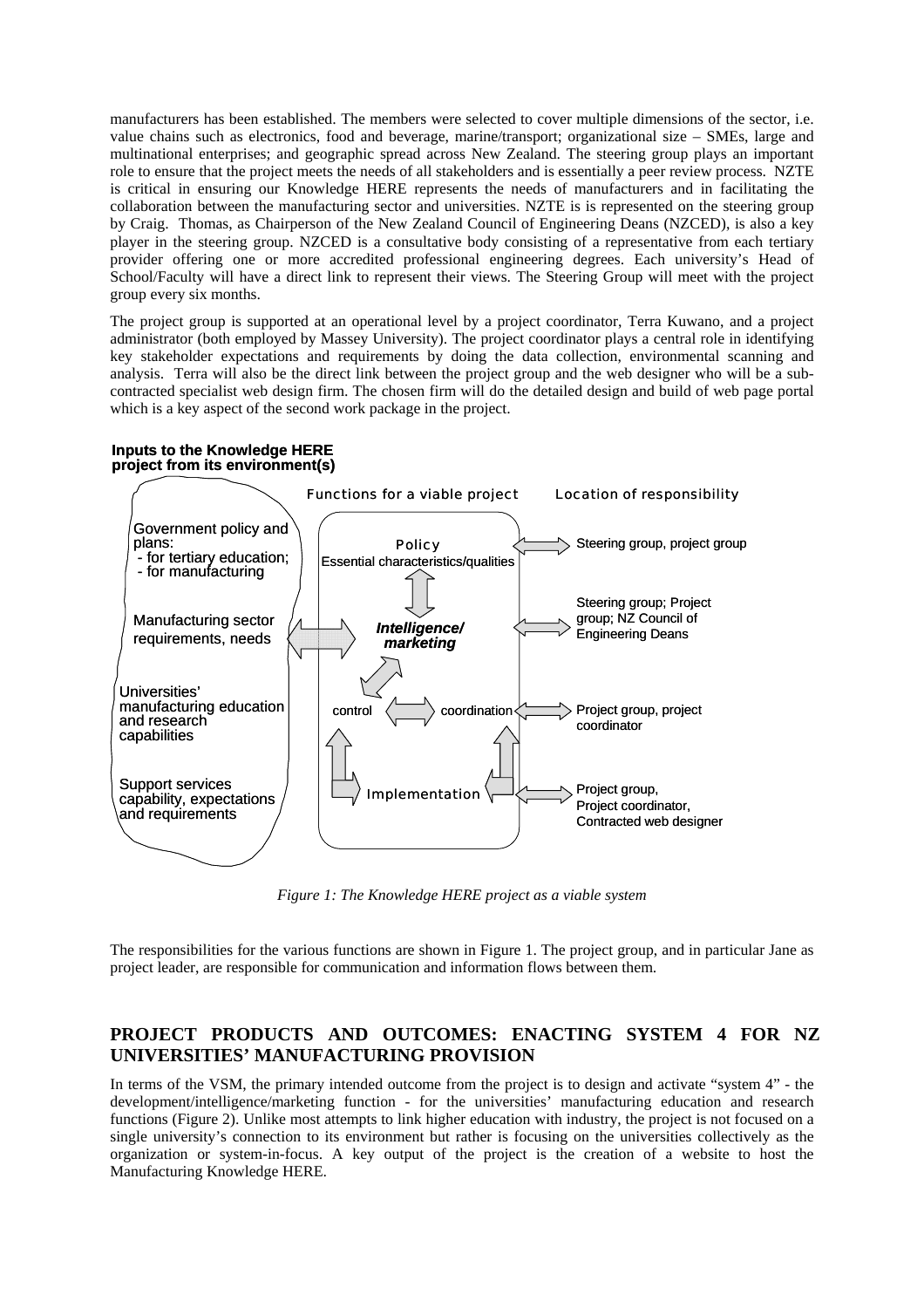#### **Knowledge HERE: Linking University manufacturing capability and its environment(s)**



*Figure 2: Knowledge HERE as an integral part of a viable system of universities support for manufacturing* 

University collaboration will provide a united and easily accessible gateway, through the Manufacturing Knowledge HERE, for the manufacturing sector. We predict that engagement between manufacturers and universities will be strengthened. This enhanced inter-relationship will provide knowledge of stakeholder needs that can be used to:

further understand and enhance our current contribution that university teaching and research make to economic growth;

significantly improve research connections and linkages to create economic opportunities;

increase our understanding of each other's provision so that each university can enhance its differentiation and complementarities.

It is envisaged that the project will positively contribute to the following government priorities for the university sector:

### • **Initiatives to contribute to regional and national economic growth**

By eight universities providing a united and easily accessible platform that the manufacturing sector can easily tap in to, we anticipate that NZ manufacturers will improve their productivity and international competitiveness.

#### • **Initiatives to improve effectiveness and quality of provision**

Currently there is little information on the extent and nature of provision for the sector let alone its effectiveness and quality. The Knowledge HERE is intended to provide a platform to illustrate university capability and through it we can monitor and capture the needs of the manufacturers. This important 'realtime' information can guide and inform universities on how to improve their capability and to encourage collaborative activities to optimise design and deployment of services.

#### • **Collaboration with other universities**

The focus of the project is to establish a collaborative hub of capability including all universities providing education, consultancy and research support to the manufacturing sector.

#### • **Innovative stakeholder engagement processes**

The Manufacturing Knowledge HERE will act as a user-friendly, 'one stop shop' for manufacturing education and research, which in itself is innovative. Currently the mechanism for knowledge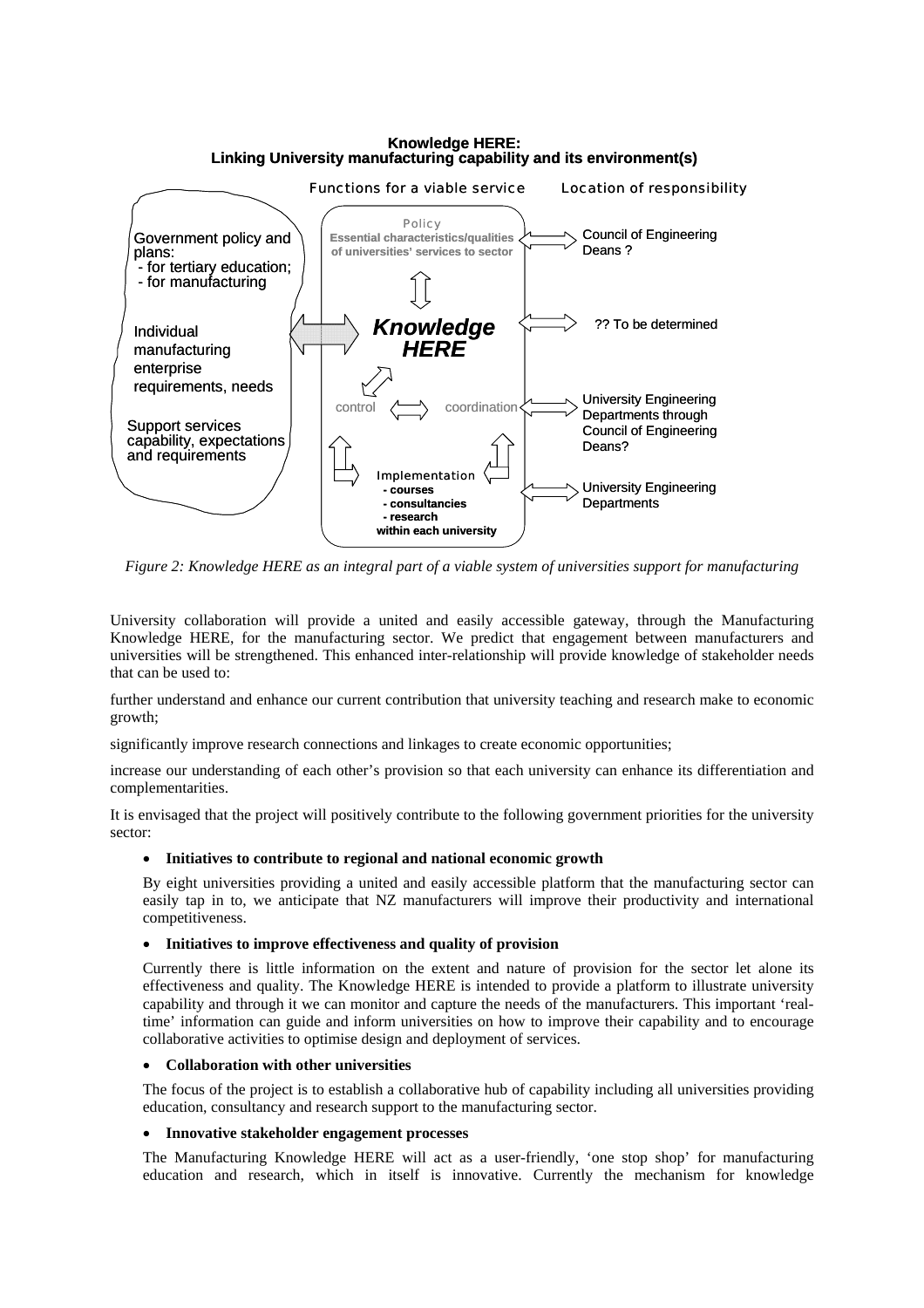dissemination to manufacturers (about manufacturing education and research) is managed locally at each university through individual web sites and published materials.

#### • **Increased links with other tertiary education sub-sectors**

Although this project focuses on the capabilities of universities, it is envisaged that it is a pilot to demonstrate the effectiveness of the Knowledge Hub concept for a specific sub-sectors (i.e. universities) to engage with their stakeholders. In the future it is envisaged that this concept will expand to include other sub-sectors' capabilities (e.g. Institutes of Technology and Polytechnics, Industry Training Organisations, etc.) to form a totally inclusive education sector range of manufacturing capabilities.

## **TOWARDS KNOWLEDGE HERE: PROJECT IMPLEMENTATION**

The project implementation process comprises three substantive 'work packages' each with key activities and milestones. The first is to review University manufacturing capability, manufacturers' requirements and manufacturing support services requirements. This package will generate a comprehensive description of current provision and a three way 'gap analysis' of provision against needs. The analysis will set the stage for Work Package 2 which comprises scoping, design and launch of a website to host Manufacturing Knowledge HERE and development of a marketing plan. Work Package 3 is evaluation of the website and wider dissemination of information about it. We intend spending 2 months evaluating the effectiveness of the portal, by involving all stakeholders in a review of its effectiveness.

The tasks within work package 1 are outlined below.

1: Form Project Group and Steering Group

The project group exists and is progressing the project. The Steering Group is being formed and a first meeting planned.

2: Design & scope the review criteria required identifying each University's manufacturing support capability.

Establish the subjects, expertise, functions, etc to be included in the hub. A focus group comprising of academics with different expertise to support manufacturers (e.g. Product Development, technology, systems design, supply chain, etc.) will help define the scope of capability inclusion in the Knowledge HERE.

3: Preliminary review NZ University capabilities

Assess the publicly available information (i.e. websites, brochures, etc.) with respect to each university providing manufacturing support.

4: Identify units & individuals

Here potential relevant functional units and individuals to be included in the Manufacturing Knowledge HERE are identified.

5: Generate engagement strategy for each University

This activity focuses on the mechanism for accurate data collection. What information do we need to collect? Where do we find it? Who is going to support data collection in each university? How do universities provide information for the Knowledge HERE to use?

6: Confirmation of University capabilities

Visits and interviews of relevant functional units and individuals will be undertaken to identify the accuracy and 'up-to-dateness' of information. This will involve a 3 day visit per university to meet relevant staff/facilities. The information (i.e. interview data, websites, etc) will be collated and analysed

7: Identify manufacturers' expectations and requirements of Knowledge HERE

This activity seeks manufacturers' current knowledge of the university sector, their expectations, how they find knowledge, etc. What do they expect of the hub? The information (provided by focus groups, telephone interview data, survey, etc.) will be collated and analysed.

8: Identify support agencies' expectations and requirements of Knowledge HERE

This activity seeks support agency (e.g. NZTE, BizNZ, IPENZ, etc) current knowledge of the university sector, their expectations, how they find knowledge, etc. What do they expect of the hub? The information (provided by focus group outputs, telephone interview data, survey, etc.) will be collated and analysed.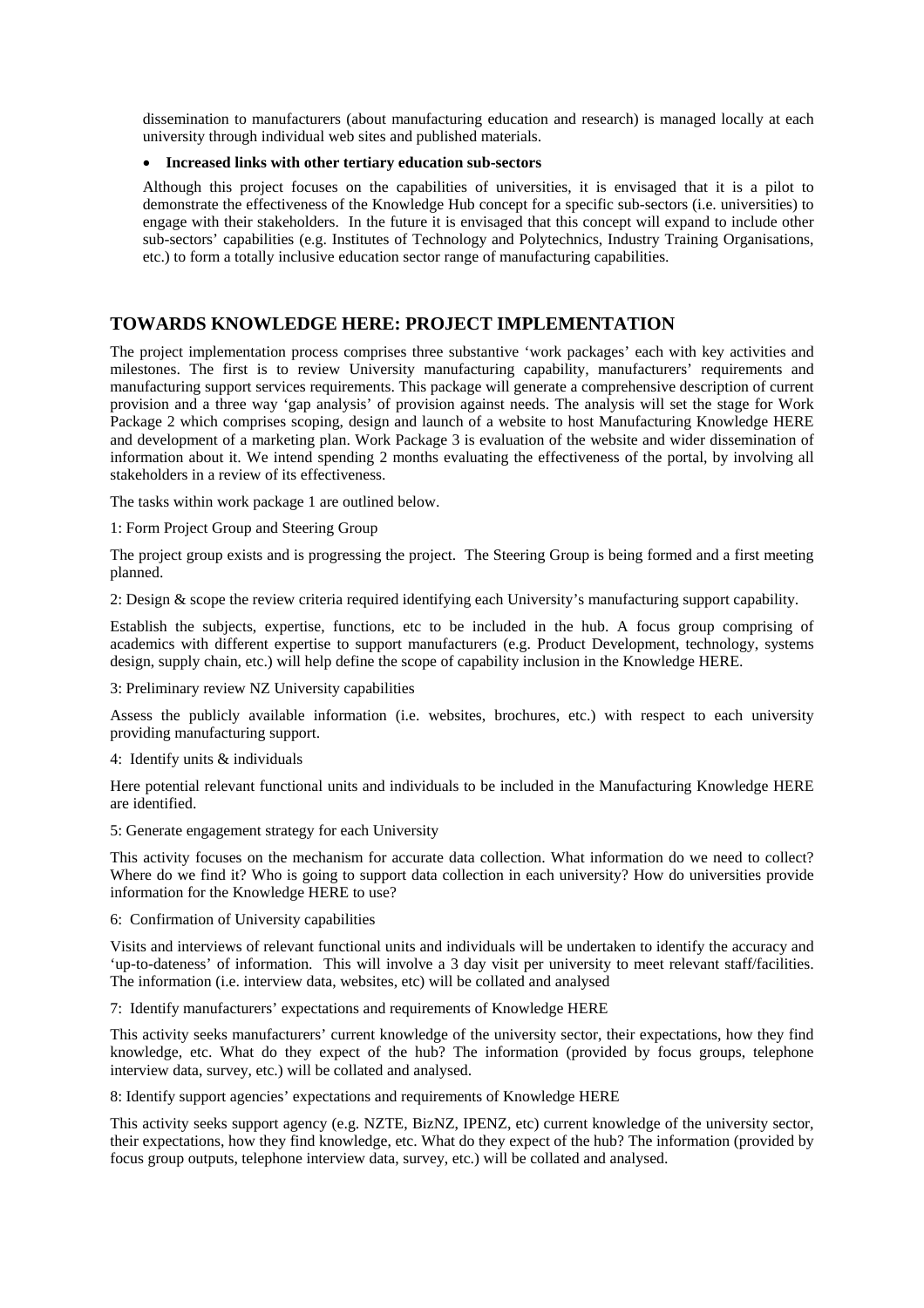9: Three-way gap analysis

A comparison of university capability and stakeholder (i.e. manufacturers and support agency) needs.

Our intention is that a report on university support for manufacturing – both current capability and indications of preferred future will be produced at the end of twelve months. While ambitious, we believe that this phase of the project is a vital precursor to the specific design of the portal and to building the networks to be linked through Manufacturing Knowledge HERE.

### **ISSUES FOR FURTHER CONSIDERATION**

The project proposal suggested that the project may act as a pilot that may be expanded to include other tertiary education sub-sector manufacturing capabilities (e.g. Institutes of Technology and Polytechnics, Industry Training Organisations, etc.) or even duplicated to different business or public sectors; e.g. the Health Knowledge HERE would represent NZ's university capability in providing education and research to the health sector. That possibility remains in the future.

However, reflecting on Figure 2 above, which positions Knowledge HERE in relation to the Universities schools of engineering, has raised several issues for the project group and schools of engineering to consider if the project is to realize its full potential. Not the least, it raised the question of who is going to be responsible for the management and maintenance of Knowledge HERE in the long term. Developing the mechanisms and measures to encourage each participating university to keep the information updated and relevant to the manufacturing sector is crucial. Additionally our reflection has suggested that the coordination and control functions across and between the schools are under-developed (hence represented in grey typeface in the current version of the diagram) and where such functions should lie is unclear (and hence question marked in relation to the New Zealand Council of Engineering Deans). These issues need to be resolved for Manufacturing Knowledge HERE to realise its potential as System 4 for the universities' manufacturing engineering support capability.

More broadly, the project currently is focused on the engineering capability of the NZ universities but the manufacturing sector also engages with and has requirements in relationship to other parts of the universities in particular the various schools and faculties of business. Their involvement in the project, if any, has yet to be resolved.

### **CONCLUSION:**

Using the Viable Systems Model as a design template helped us to ensure that the project was seen as well structured and potentially worthwhile for stakeholders and, we believe, contributed to the success of our bid for funding. Revisiting the VSM has helped us to focus on the intended design of the project's intended output. It has raised some significant issues about coordination between the engineering schools that otherwise may have been overlooked and potentially compromised the outcomes of the project in the longer term. While resolving those issues is beyond the scope of our project, the creation of Manufacturing Knowledge HERE will hopefully prompt the schools to consider other mechanisms needed to contribute to the viability of the schools collectively and their ability to interact to more effectively meet the needs of the manufacturing sector.

### **ACKNOWLEDGEMENT**

The Tertiary Education Commission Grant ESI 847 is gratefully acknowledged.

## **REFERENCES:**

- Ministry of Education. 2006. Tertiary Education Strategy 2007-12: Incorporating Statement of Tertiary Education Priorities 2008-10. Ministry of Education, Wellington.
- New Zealand Trade and Enterprise (NZTE). 2006. Manufacturing+:A Vision For World Leading New Zealand Manufacturers: A Strategic Framework. NZTE, Auckland.

Beckford, J. (1998). Quality: A critical introduction. London, Routledge

- Beer, S. (1981). The Brain of the Firm  $(2<sup>nd</sup>$  ed). Chichester, Wiley.
- Beer, S. (1984). The viable system model: its provenance, development, methodology and pathology. *Journal of the Operational Research Society, 35*(1), 7-25.